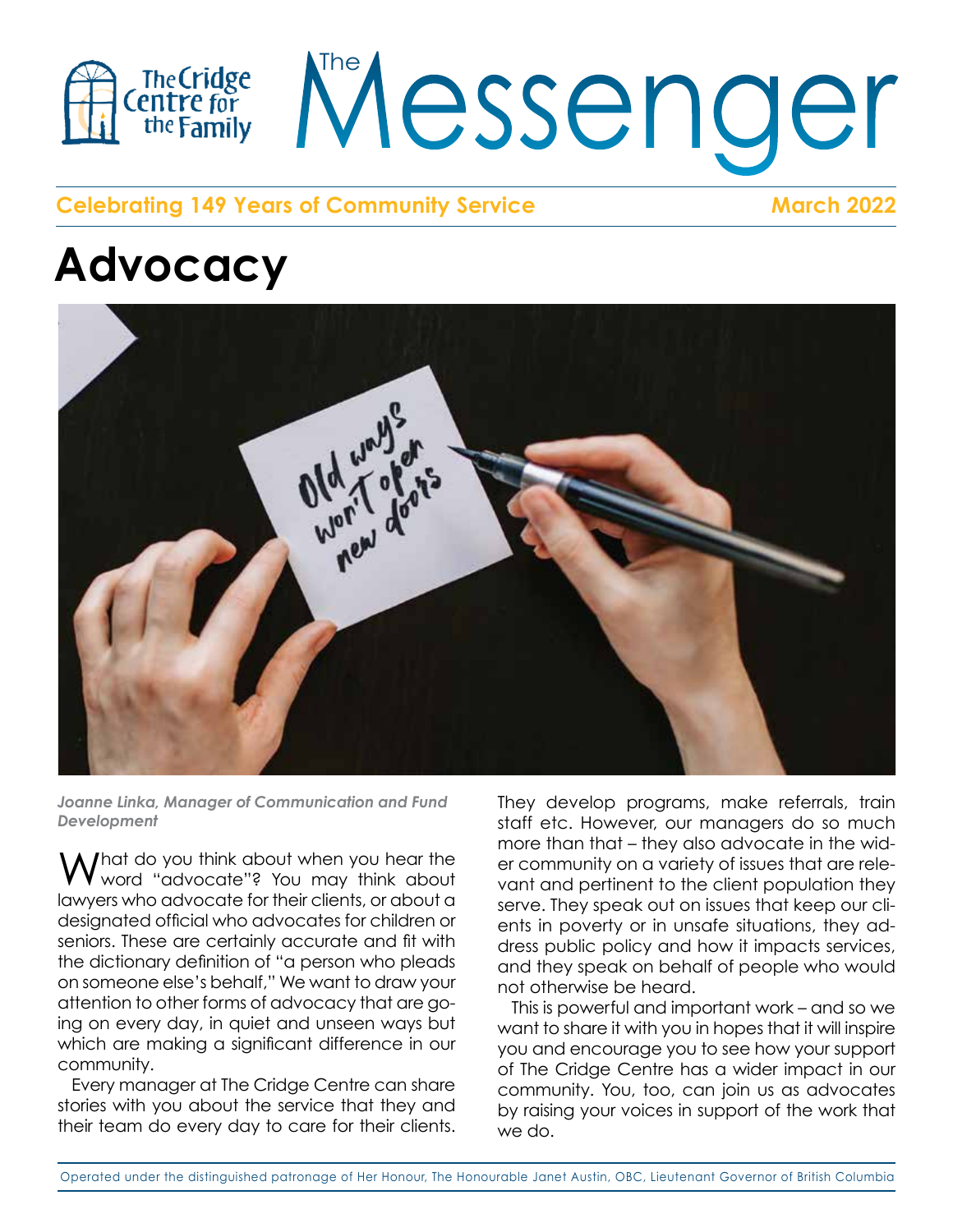## **What Advocacy Looks Like**



*An advocate is a lifeline to* 

**66**<br>te is de some

*reclaiming some control* 

*over one's life.*

#### *Marlene Goley, Manager of The Cridge Transition House and Outreach Services*

Imagine leaving an abusive relationship or being a young mom alone with a newborn. Now imagine what it would be like to have to meet with a police officer, a lawyer, a child protection worker, or an income assistance worker in this most stressful and scary time of your life. You know the person you are talking to has tremen-

dous power over how your life will unfold. You are beyond overwhelmed, but you must communicate your needs and concerns. It is so important you understand what is being said to you. You need someone with you to listen, to ask you if you need some

clarification, to take some notes for you, to slow things down, to recognize when your dry-mouth panic has robbed you of the ability to say what you want to say and to ask for other options. This "someone" is an advocate and is your lifeline to reclaiming some control over your life. Being an advocate is one of the many supports The Cridge Transition House and The Cridge Young Parent Outreach staff provide.

Our advocacy extends beyond this crucial individual support. Making women's lives safer also means working for systemic change. For example, new rules in the BC family law system have minimized women's experiences of intimate partner violence and put women's lives at risk by requiring mandatory mediation and coparenting arrangements. The Cridge Transition House for Women (CTHW) and fellow anti-violence services work to inform policymakers how the new rules and processes hurt women and what needs to change. CTHW has also been

> supporting proposed changes to the federal criminal justice system that would see coercive control\* become part of the Criminal Code of Canada.

> This is a snapshot of what advocacy looks like to support women to find their voic-

es, be heard, and make all women's lives safer. This work happens every day at The Cridge Transition House for Women and The Cridge Young Parent Outreach Program.

\*Coercive control is an act or a **pattern of acts of assault, threats, humiliation and intimidation or other abuse** that is used to harm, punish, or frighten their victim. ... Coercive control creates invisible chains and a sense of fear that pervades all elements of a victim's life.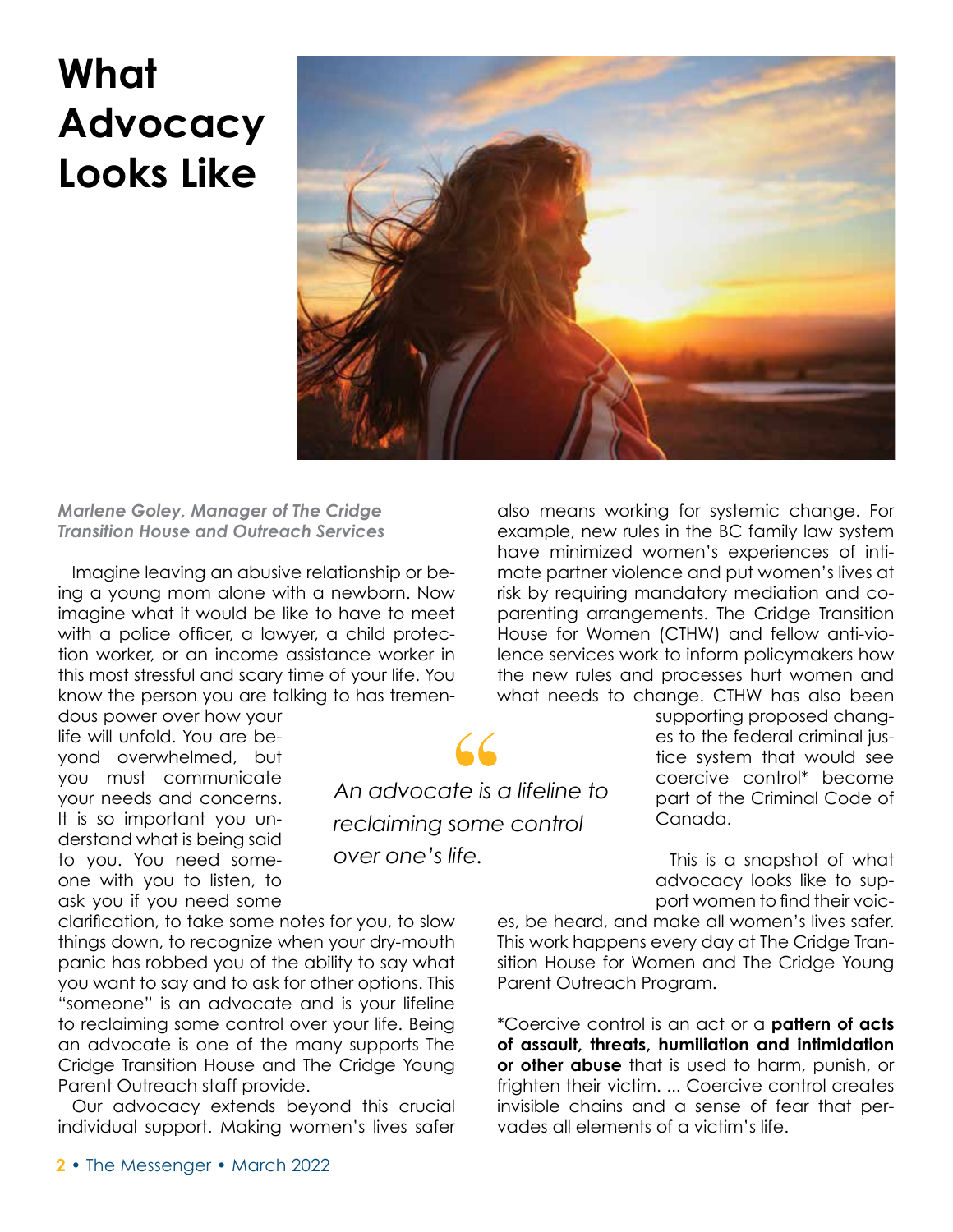# **Advocating for safe and affordable housing**

**3** - The average number of years individuals wait on the BC Housing Registry for affordable housing.

**94** - The percentage of eligible applicants who were not able to be housed in The Cridge Supportive Transitional Housing last quarter.

**570** - The number of dollars that income assistance gives a single mother with one child for rent.

**2,225** - The average monthly cost for a two-bedroom market rental unit in Victoria in January 2022.



*Candace Stretch, Manager of The Cridge Supportive Housing & Family Services* 

These numbers paint a powerful picture of the realities facing women who are forced to flee their homes due to intimate partner violence. Most women who leave are cut off from the family finances and forced to go on income assistance. With incredibly long waitlists for affordable housing, limited spaces in shelters and transitional housing programs, extremely low income assistance rates for rent, and insanely high rates for market rental units, women are forced to stay in unsafe situations for months, even years.

#### **There is no denying that we are in a housing crisis, and women are paying the price.**

Those of us at The Cridge Centre for the Family who are on the front lines of this crisis are desperate to see systemic change. Over the past few years, we have become involved in advocating for change in several different ways:

- 1. **Sharing our stories and statistics** with policymakers, politicians, and people in positions of power to help inform future affordable housing priorities and decisions at a local, provincial and national level.
- 2. **Looking for opportunities to partner** with local affordable housing providers who can help us offer more housing options to women fleeing violence.
- 3. **Committing to keeping housing units affordable** in The Cridge Supportive Housing Program so that women do not have to choose between safety and poverty.

Having safe and affordable housing is essential for women and children fleeing violence to find hope and healing. It is our hope that our advocacy will translate into meaningful change so we can see the end of this crisis.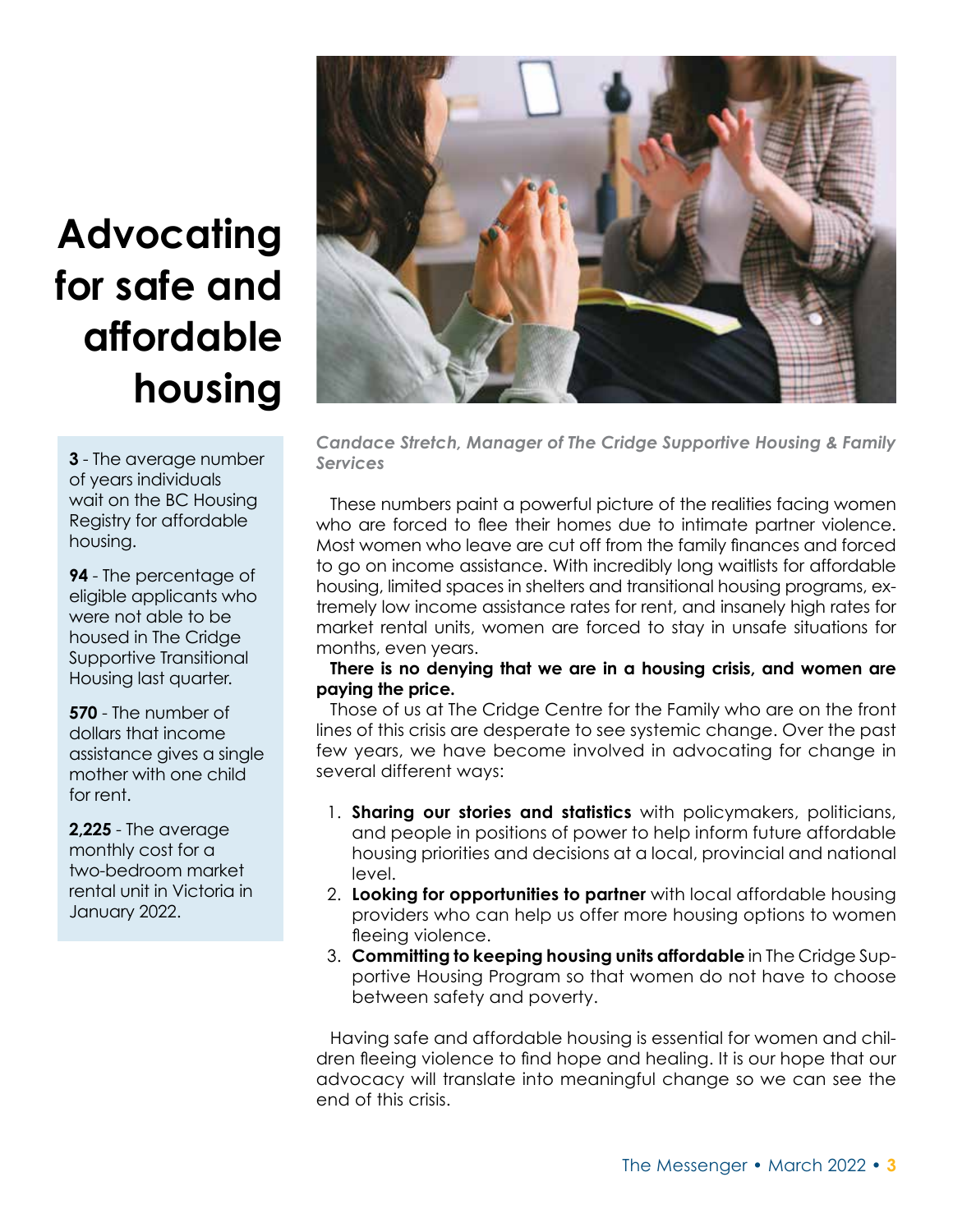### **Advocating for Women with Brain Injury**

*Violence and Brain Injury Program Coordinator* 

Although advocacy itself is one of the areas of engagement within the Intimate Partner Violence and Brain Injury (IPV-BI) initiatives, there is advocacy work woven throughout training, direct services, prevention, and research.

**Training.** Our team has worked with many community and provincial organizations like Homelessness Services Association of BC, Justice BC, Brain Injury Canada, and the BC Society of Transition Houses to deliver presentations on Intimate Partner Violence and Brain injury. The presentations help us increase awareness of this issue within our communities and help frontline workers identify symptoms when working with clients.

**Research.** The Cridge Centre is part of the national COVID IPV-BI Consortium and contributed to the recently published Intimate Partner Violence and Traumatic Brain Injury article published in The Journal of Head Trauma Rehabilitation.

Presently, we are engaging with the YWCA of Greater Vancouver, Ending Violence Association of BC, and the BC Women's Foundation on



an awareness campaign to shed light on the prevalence of brain injury in intimate partner violence. We are also working with the Greater Victoria Coalition to End Home-

lessness to explore solutions for women at risk of violence and homelessness in our community. The team has been very open to integrating brain injury into their dialogue and solution-focused work.

**Direct services.** We continue to explore and address the strict diagnostic requirements/limitations for IPV-BI survivors. We plan to collaborate with local Occupational Therapists and Neuropsychologists in determining alternative brain injury diagnostic/assessment tools to increase access to Island Health services for IPV survivors living with a brain injury. *Special thanks to artist M. Audley.*

## **Advocacy for**  *Tori Dach, The Cridge Intimate Partner* **Safety & Well-being**



*Sarah Smith, Manager of The Cridge Seniors' Village Centre*

Advocacy is a big part of everyday work for all who work in social services. The Cridge Seniors' Village Centre is no different.

Advocacy takes many shapes, but for the last two years, our primary focus in our Assisted and Independent Living has been around the COVID-19 restrictions put in place by the Ministry of Health. Our whole team is constantly working on ways to follow all Public Health Orders and go above and beyond to keep ourselves and our buildings safe. While working for the highest level of safety, we are also striving to find ways that preserve, as much as possible, our residents' quality of life and interactions. When no visitors were permitted in the building, our residents had an opportunity to connect with families digitally. Our thanks to Telus, who donated tablets, and to our staff who quickly figured out how to make it all work. This facilitated residents to meet new great-grandbabies virtually, attend family weddings from the safety of our lounge, interact with children, and grandchildren far away, and so much more.

With families having less in-person contact with residents, we occasionally noticed changes in their health needs a bit sooner than families did and were able to advocate for them getting the increased care they required with the health authority.

Every one of our staff members genuinely cares about our residents, and it shows every day in every way by doing all they can to support and care for our seniors.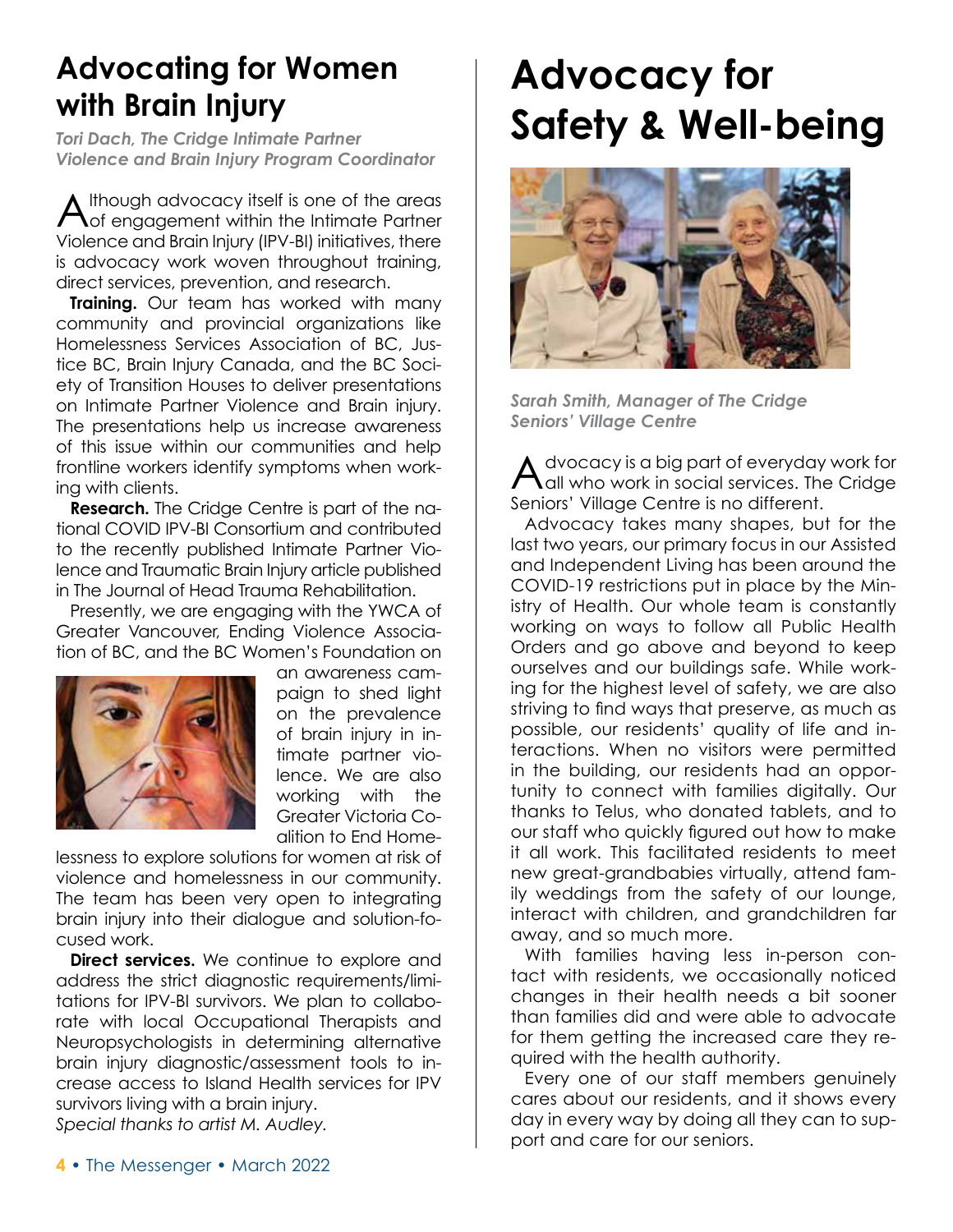### **Advocacy and Awareness**

*Geoff Sing, Manager of The Cridge Brain Injury Services*

Recently, I was golfing<br>
Nwith a gentleman I had never met —pleasant fellow, very engaging. We got to chatting about occupations and social issues. He mentioned how frustrated he was with the number of "handouts" the unhoused were receiving. He couldn't understand why they couldn't "just get a job."

This comment opened

an awareness and advocacy conversation. I was able to share that there generally is a reason why individuals struggle in the community. It could be a brain injury, mental illness, or addictions issue.

There was an **"aha"** moment for this per-

son - he shared he had a close friend struggling with addictions. He injured his arm in a workplace accident, was prescribed a high dosage of opiates to address the pain issue

and sadly became addicted. This friend changed from an engaging, outgoing, and supportive friend to one unable to hold a job, communicate with friends and family, and completely isolated from his community.

In short order, my golf colleague's frus-

*Over 50% of people struggling with homelessness* 

*have a brain injury*

trations with the homeless population took on a mindset of support and understanding. There was a recognition that homelessness can happen to anyone. If we intervene early, better outcomes may be achieved.

**Advocacy is our primary role for those** 

**we support. We need to be the voice for those who encounter misfortune: be determined to speak out with those within our circle and be unafraid to step up and be an** 

**advocate and bring awareness.** Gentle, supportive communication will bring understanding and compassion and open a dialogue for a path toward better outcomes for those in need of our support. This will lead us toward a stronger and more prosperous community.

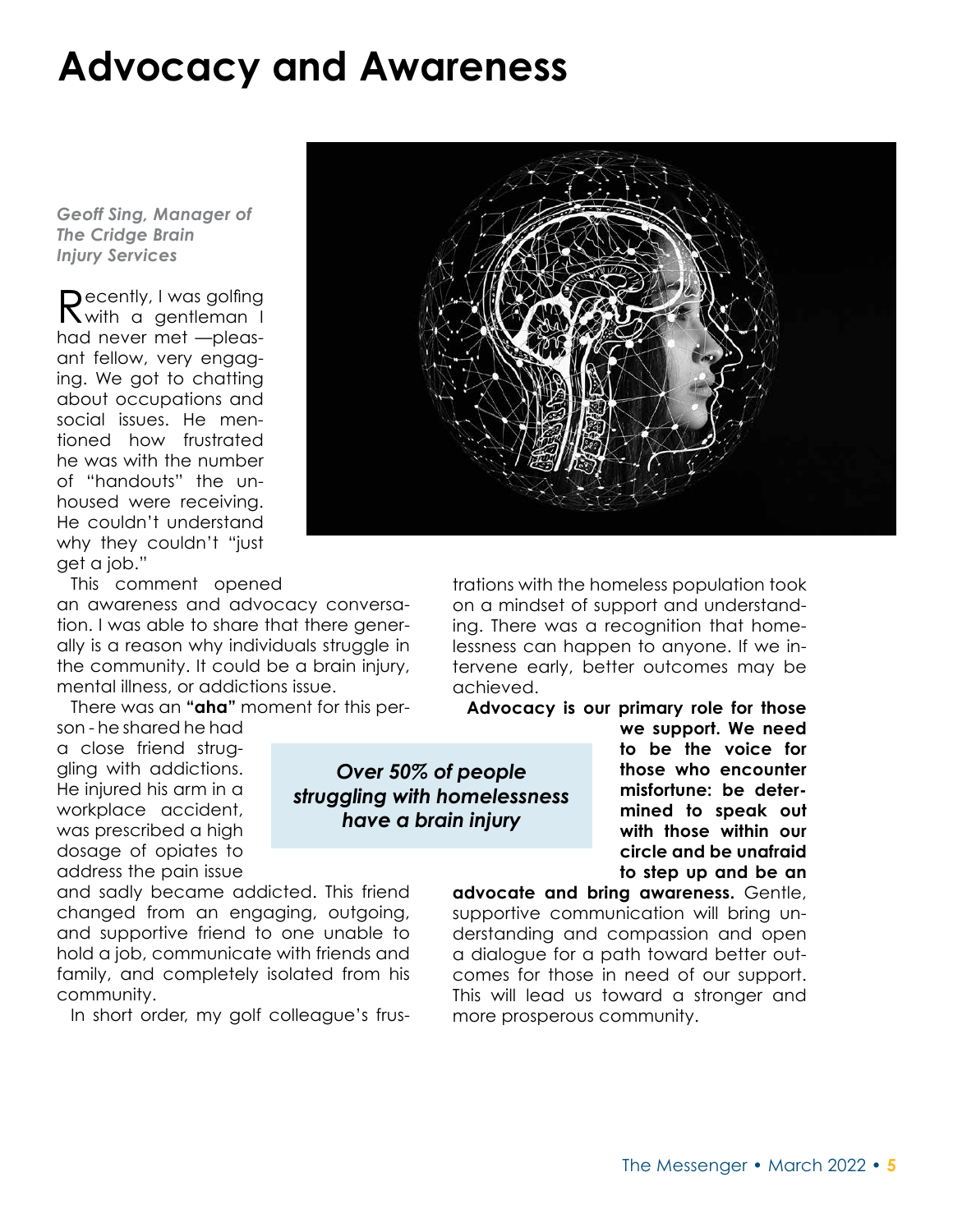# **How Can I Help?**



When faced with the reality of systemic issues in our community, our response is often to ask HOW CAN I HELP?

Creating **effective** and **long-lasting** change takes effort and long-term thinking. It requires resources and partners working together to bring about the needed change.

One of the best ways to support foundational change is to provide **foundational support**. Have you considered becoming a monthly donor?

Our monthly donors are people who have entrusted us with a long-term commitment that provides us with the resources to create long-lasting, foundational change.

We would be so grateful to have you join this group of change-makers!

**For more information about becoming a monthly donor, call Sharon at 250 995 6427 or email scrozier@cridge.org**



**act justly | love mercy | walk humbly**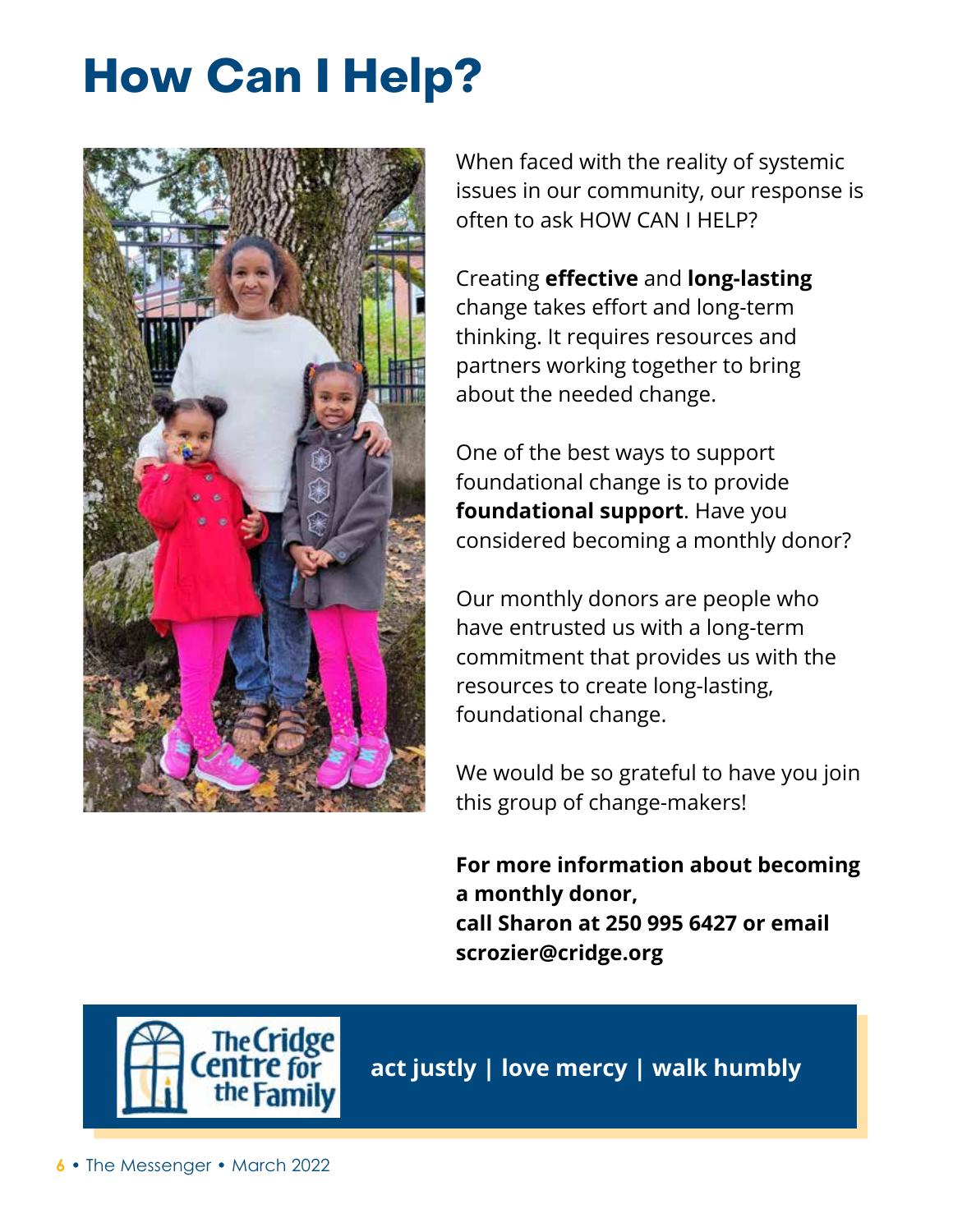### **Chef's Corner: Artichoke and Spinach Dip**

*Nik Milonas, Executive Chef of The Cridge Village Seniors' Centre*



Yield: Makes one rectangular ceramic pan enough for a family gathering.

| 600           | g               | Cream cheese               |
|---------------|-----------------|----------------------------|
| 300           | ml              | Sour cream                 |
| 400           | ml              | Heavy cream                |
| 350           | g               | Fontina, Edam, or cheddar  |
|               |                 | cheese shredded            |
| 250           | g               | Swiss cheese shredded      |
|               | 2 X 400 ml cans | Artichokes drained and     |
|               |                 | roughly chopped            |
| One           | bunch           | Green onions chopped       |
| $\frac{1}{4}$ | bunch           | Parsley minced             |
| 500           | g               | Fresh or frozen spinach    |
|               |                 | drained squeezed of excess |
|               |                 | moisture                   |
| 30            | ml              | Dijon                      |
| 25            | ml              | Minced garlic              |
| 7.5           | ml              | Tabasco                    |
| 90            | ml              | Lemon juice                |
| 30            | ml              | Salt                       |
| 15            | ml              | White pepper               |
|               |                 |                            |

**Method:** Combine all the ingredients and mix until combined. Top with 100 ml heavy cream. Bake covered at 350°F for about 45 minutes (until bubbly). Serve immediately with baguette, corn chips, pita or vegetable sticks.

### **Donation Form**

Single gift amount: \$

**Q** Cheque enclosed or  $q$  Please charge my credit card

 $2022 - 03$ 

Monthy gift amount: \$\_\_\_\_\_\_\_\_\_\_\_\_\_\_\_\_\_

□ Void cheque enclosed or □ Please charge my credit card notice

| Gift End Date:<br>or until further i |  |  |  |
|--------------------------------------|--|--|--|
|--------------------------------------|--|--|--|

Please use my gift as follows:

[ ] Where needed most

Phone \_\_\_\_\_\_\_\_\_\_\_\_\_\_\_\_\_\_\_\_\_\_\_\_\_\_\_\_\_\_\_\_\_\_\_\_\_\_\_\_\_\_\_\_\_\_\_\_\_\_\_\_\_

[ ] With the following designation

[ ] Mr [ ] Mrs [ ] Ms Other \_\_\_\_\_\_\_\_\_\_\_\_\_\_\_\_\_\_\_\_\_\_\_\_\_\_\_\_\_\_\_\_ First Name\_\_\_\_\_\_\_\_\_\_\_\_\_\_\_\_\_\_\_\_\_\_\_\_\_\_\_\_\_\_\_\_Middle Initial \_\_\_\_\_ Last Name \_\_\_\_\_\_\_\_\_\_\_\_\_\_\_\_\_\_\_\_\_\_\_\_\_\_\_\_\_\_\_\_\_\_\_\_\_\_\_\_\_\_\_\_\_\_\_\_\_ Address \_\_\_\_\_\_\_\_\_\_\_\_\_\_\_\_\_\_\_\_\_\_\_\_\_\_\_\_\_\_\_\_\_\_\_\_\_\_\_\_\_\_\_\_\_\_\_\_\_\_\_\_ \_\_\_\_\_\_\_\_\_\_\_\_\_\_\_\_\_\_\_\_\_\_\_\_\_\_\_\_\_\_\_\_\_\_\_\_\_\_\_\_\_\_\_\_\_\_\_\_\_\_\_\_\_\_\_\_\_\_\_\_

\_\_\_\_\_\_\_\_\_\_\_\_\_\_\_\_\_\_\_\_\_\_\_\_\_\_\_\_\_\_\_\_\_\_\_\_\_\_\_\_\_\_\_\_\_\_\_\_\_\_\_\_\_\_\_\_\_\_\_\_

**With credit card and identity fraud on the rise, we have measures in place to keep your information safe. Please choose from one of the following options:**

**• Donate online at cridge.org/donate/** 

**• Call 250-995-6427 to speak with our Donor Specialist**

Sign also to authorise bank withdrawals. All monthly payments will be scheduled the first day of each month. Receipts for your charitable giving tax credit will be issued annually.

Charitable Registration # 108079419RR0001

The Cridge Centre for the Family collects personal information on this form for reasonable and obvious purposes that meet with regulatory requirements. This information will never be shared, and will never be used for purposes outside of the obvious without your

#### **Please detach and mail this form to:**

The Cridge Centre for the Family 1307 Hillside Ave. Victoria, BC V8T 0A2 Contact: Joanne Linka, Manager of Communication & Fund Development 250.995.6419 Email: jlinka@cridge.org